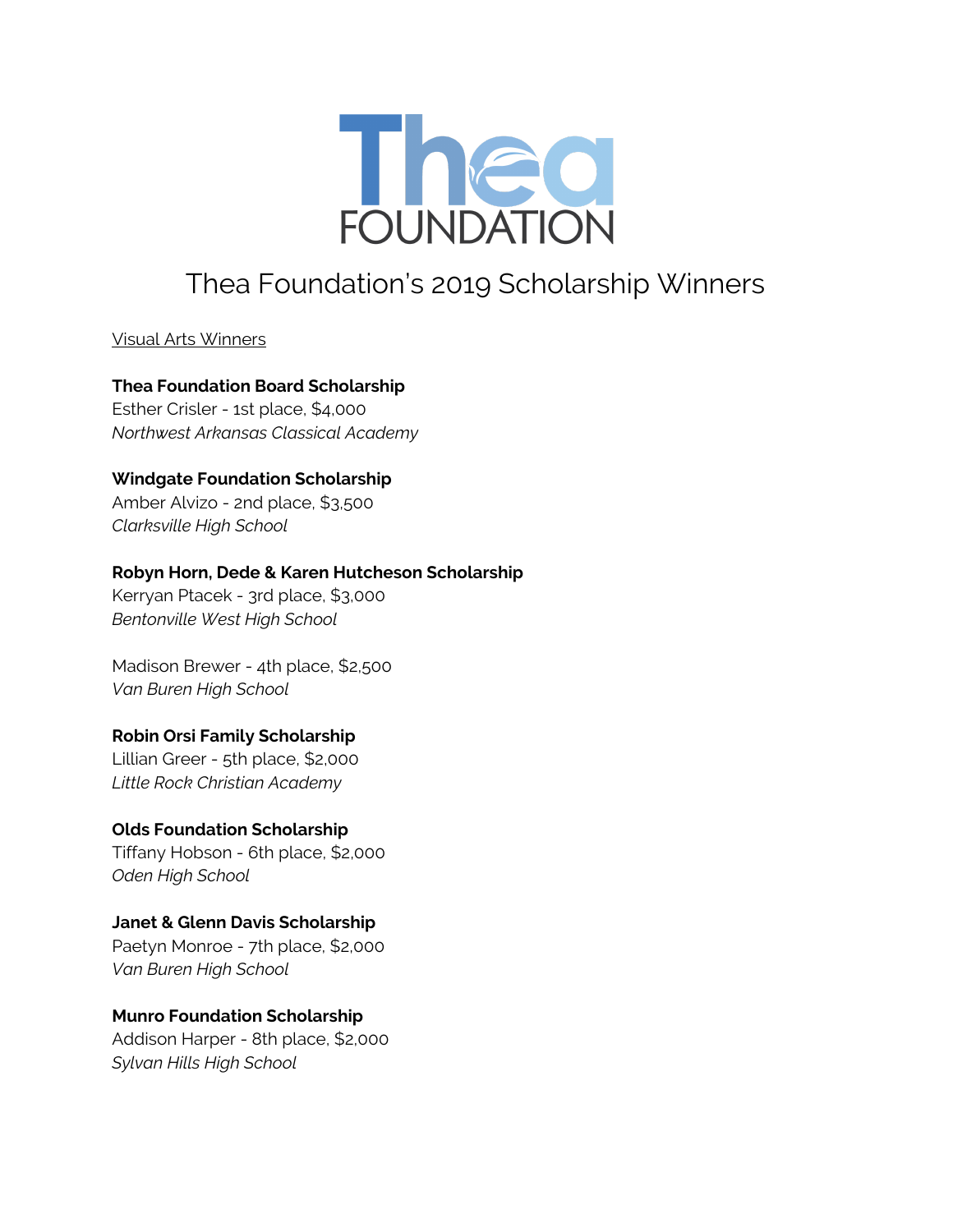#### **Murphy USA Scholarship**

Lucy Gatewood - 9th place, \$2,000 *Episcopal Collegiate School*

#### **Rita Curtis Memorial Scholarship**

Margaret Maddison - 10th place, \$2,000 *Little Rock Christian Academy* Performing Arts Winners

#### **Clinton Family Foundation Scholarship**

Karlee Woody - 1st Place, \$4,000 *North Little Rock High School*

## **Linda & Paul Leopoulos Scholarship**

Rudy Fajardo - 2nd place, \$3,500 *Parkview Arts and Science Magnet High School*

#### **Hammonds/McDonald Scholarship**

Lena Martin - 3rd place, \$3,000 *Arkansas Arts Academy*

#### **Charles A. Frueauff Scholarship**

Briya Alford - 4th place, \$2,500 *Conway High School*

## **Lawrence Hamilton Memorial Scholarship**

Sophia Young - 5th place, \$2,000 *Little Rock Central High School*

## **Lindsey Robison East Memorial Scholarship**

Asher Patten - 6th place, \$2,000 *Harding Academy*

## **Charles Louis Cabe Jr. Memorial Scholarship**

Rainey Ross - 7th place, \$2,000 *Cabot High School*

## **Heflin Family Foundation Scholarship**

Cooper Sikes - 8th place, \$2,000 *Parkview Arts and Science Magnet High School*

## **Wesley K. Clark, II Scholarship**

Lauren Flohr - 9th place, \$2,000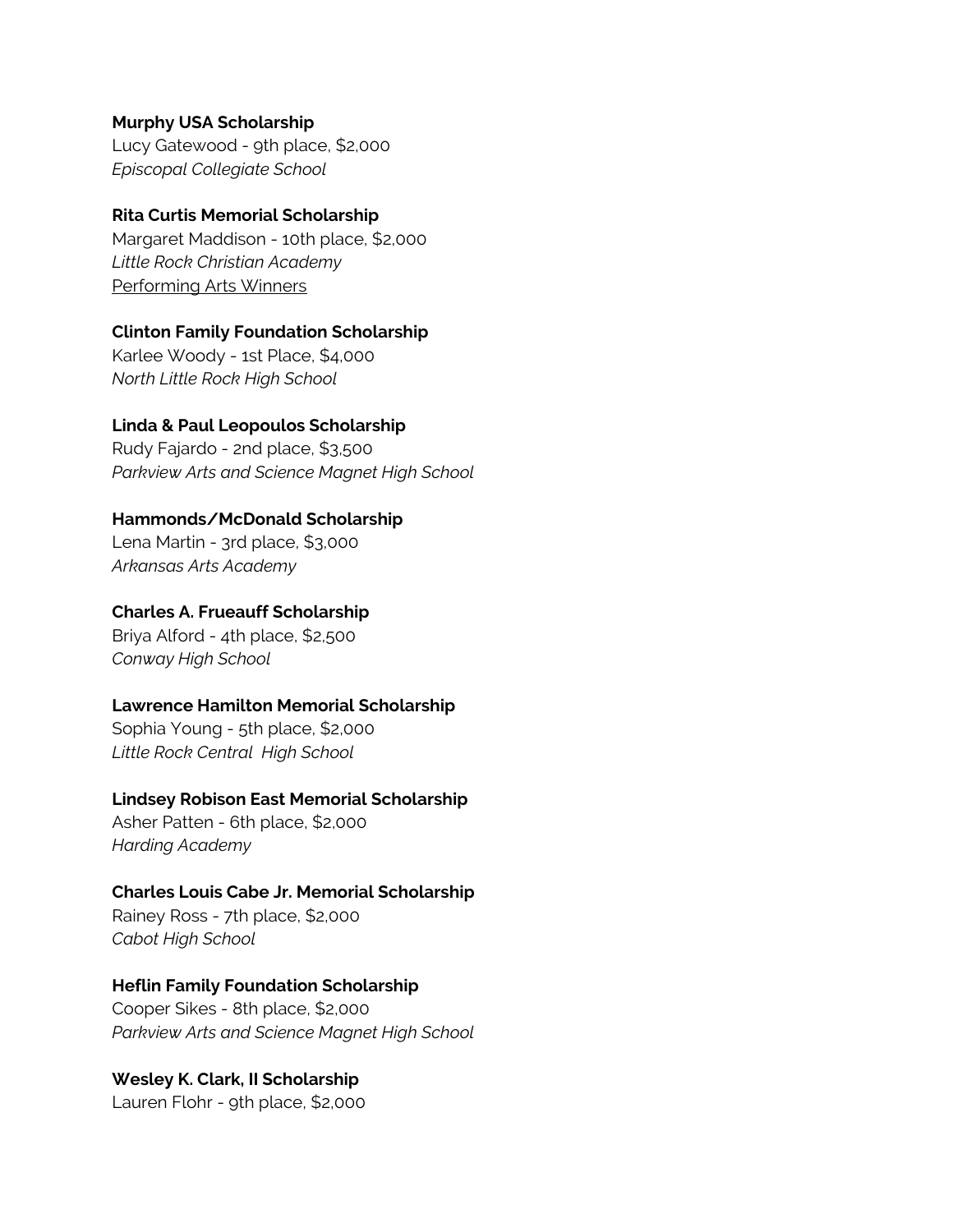## *Bentonville High School*

## **Robert T. & Elizabeth W. Seibert Scholarship**

Marilyn Ronnel - 10th place, \$2,000 *Little Rock Central High School*

#### Poetry Slam Winners

Jamee McAdoo - 1st place, \$4,000 *Little Rock Central High School*

Jasmine Willis - 2nd place, \$3,500 *Alma High School*

Harmon Tobler - 3rd place, \$3,000 *Parkview High School*

McKinzie Batson - 4th place, \$2,500 *Parkview High School*

Zainab Shah - 5th place, \$2,000 *Central High School*

#### Creative Writing Winners

#### **Elizabeth Wilkinson Scholarship**

Verity Miller - 1st place, \$4,000 *Conway High School*

#### **Dr. Ben Meade & Jane Hunt Scholarship**

Harrison Roberts - 2nd place, \$3,500 *Little Rock Christian Academy*

#### **Dena Reynolds Memorial Scholarship**

Kylie Wilkins - 3rd place, \$3,000 *Bentonville High School*

Savanna Watts - 4th place, \$2,500 *Perryville High School*

Trevor Speight - 5th place, \$2,000